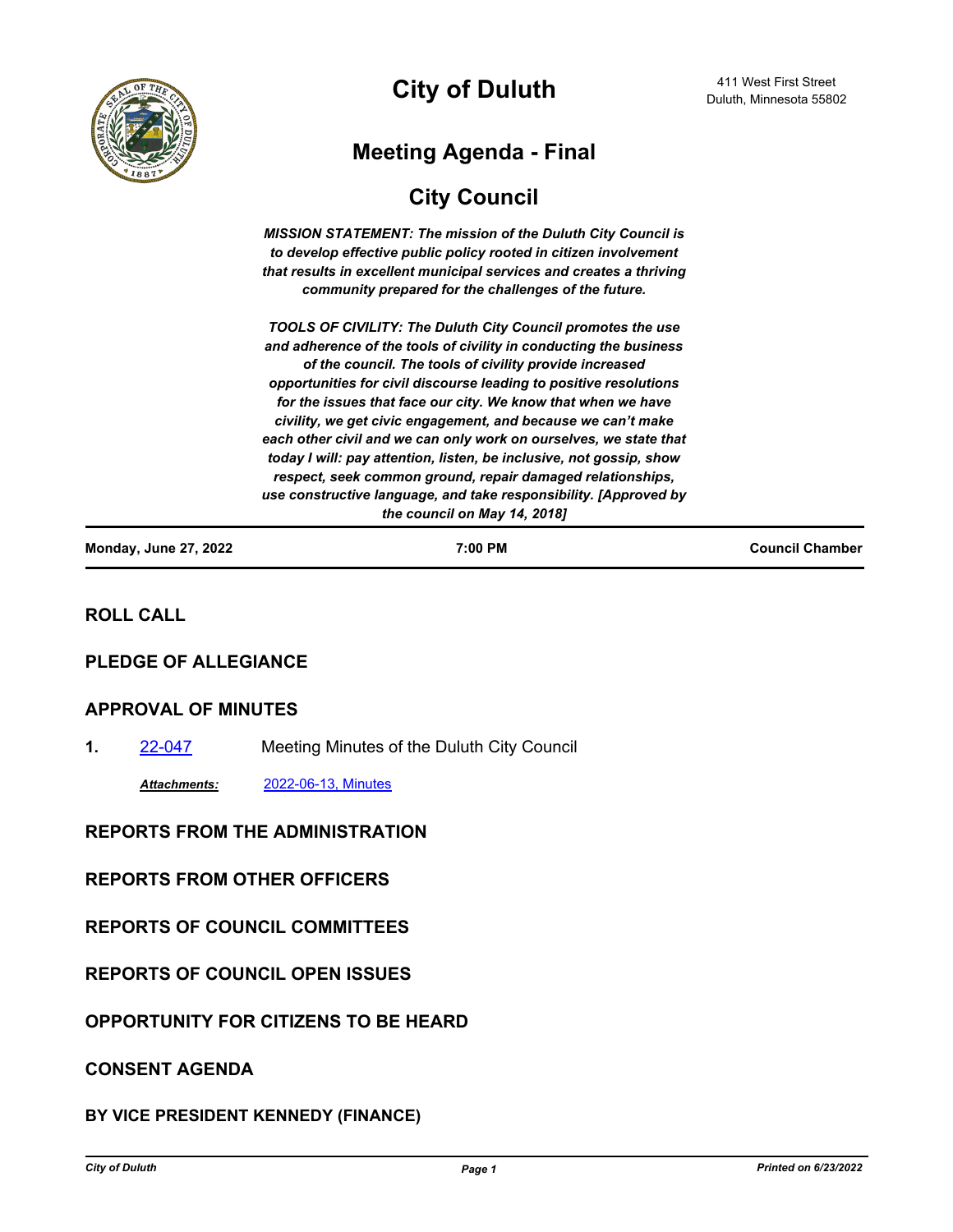RESOLUTION CONFIRMING THE ASSESSMENT ROLL FOR DELINQUENT ASSESSMENTS LEVIED AGAINST PROPERTY WITH REGARD TO PROPERTY VIOLATIONS DURING PERIOD OF APRIL 1, 2021, TO APRIL 1, 2022. **2.** [22-0472R](http://duluth-mn.legistar.com/gateway.aspx?m=l&id=/matter.aspx?key=8258)

*Attachments:* [Exhibit A](http://duluth-mn.legistar.com/gateway.aspx?M=F&ID=2f25b8b6-3512-4e13-83fc-fd93780c02c9.pdf)

RESOLUTION CONFIRMING THE ASSESSMENT ROLL OF DELINQUENT SOLID WASTE COLLECTION FEES DURING PERIOD OF MARCH 1, 2021, TO JUNE 1, 2022. **3.** [22-0473R](http://duluth-mn.legistar.com/gateway.aspx?m=l&id=/matter.aspx?key=8259)

*Attachments:* [Exhibit A](http://duluth-mn.legistar.com/gateway.aspx?M=F&ID=3b984bb6-f391-4e71-83c9-131b2a1dc765.pdf)

RESOLUTION CONFIRMING THE ASSESSMENT ROLL OF DELINQUENT UTILITY FEES DURING THE PERIOD OF JANUARY 1, 2021, TO DECEMBER 31, 2021. **4.** [22-0474R](http://duluth-mn.legistar.com/gateway.aspx?m=l&id=/matter.aspx?key=8260)

*Attachments:* [Exhibit A](http://duluth-mn.legistar.com/gateway.aspx?M=F&ID=e7e6ad84-b16c-4a62-97f7-de1fb130e18b.pdf)

#### **BY COUNCILOR HOBBS (PURCHASING & LICENSING)**

RESOLUTION APPROVING THE ISSUANCE OF AN OFF SALE INTOXICATING LIQUOR LICENSE TO THE TARGET CORPORATION (TARGET STORE T-0004), 1902 MILLER TRUNK HIGHWAY **5.** [22-0528R](http://duluth-mn.legistar.com/gateway.aspx?m=l&id=/matter.aspx?key=8317)

*Attachments:* [Attachment A](http://duluth-mn.legistar.com/gateway.aspx?M=F&ID=46ccb5a7-b614-48e8-beac-3740bc714b11.pdf)

#### **BY COUNCILOR FORSMAN (PERSONNEL)**

- RESOLUTION CONFIRMING THE REAPPOINTMENT OF JULENE BOE TO THE SANITARY SEWER BOARD OF THE WESTERN LAKE SUPERIOR SANITARY DISTRICT. **6.** [22-0523R](http://duluth-mn.legistar.com/gateway.aspx?m=l&id=/matter.aspx?key=8312)
- RESOLUTION CONFIRMING THE APPOINTMENT OF MEMBERS TO THE COMMUNITY DEVELOPMENT COMMITTEE, DULUTH LEGACY ENDOWMENT FUND ADVISORY BOARD AND THE HERITAGE PRESERVATION COMMISSION. **7.** [22-0525R](http://duluth-mn.legistar.com/gateway.aspx?m=l&id=/matter.aspx?key=8314)
- RESOLUTION CONFIRMING THE APPOINTMENT OF HASAN URRUTIA TO THE DULUTH NQT2SLGBIA COMMISSION. **8.** [22-0539R](http://duluth-mn.legistar.com/gateway.aspx?m=l&id=/matter.aspx?key=8328)
- RESOLUTION CONFIRMING THE APPOINTMENT OF SAMUEL LOBBY AND DANIELLE RHODES TO THE PLANNING COMMISSION. **9.** [22-0541R](http://duluth-mn.legistar.com/gateway.aspx?m=l&id=/matter.aspx?key=8330)

#### **BY COUNCILOR RANDORF (PLANNING & ECONOMIC DEVELOPMENT)**

RESOLUTION AUTHORIZING REPROGRAMMING OF \$16,959.33 OF 2020 CARES ACT EMERGENCY SOLUTIONS GRANT FUNDING FROM THE HRA EVICTION PROGRAM (CV-1-ES-05) TO THE SAFE HAVEN SHELTER REMODEL PROJECT (CV-2-ES-05). **10.** [22-0519R](http://duluth-mn.legistar.com/gateway.aspx?m=l&id=/matter.aspx?key=8308)

*Attachments:* [Contract\\_Safe Haven Shelter Remodel ESG Amendment 1](http://duluth-mn.legistar.com/gateway.aspx?M=F&ID=1892dde2-037e-4ecb-850a-e0bb00a87b4e.pdf)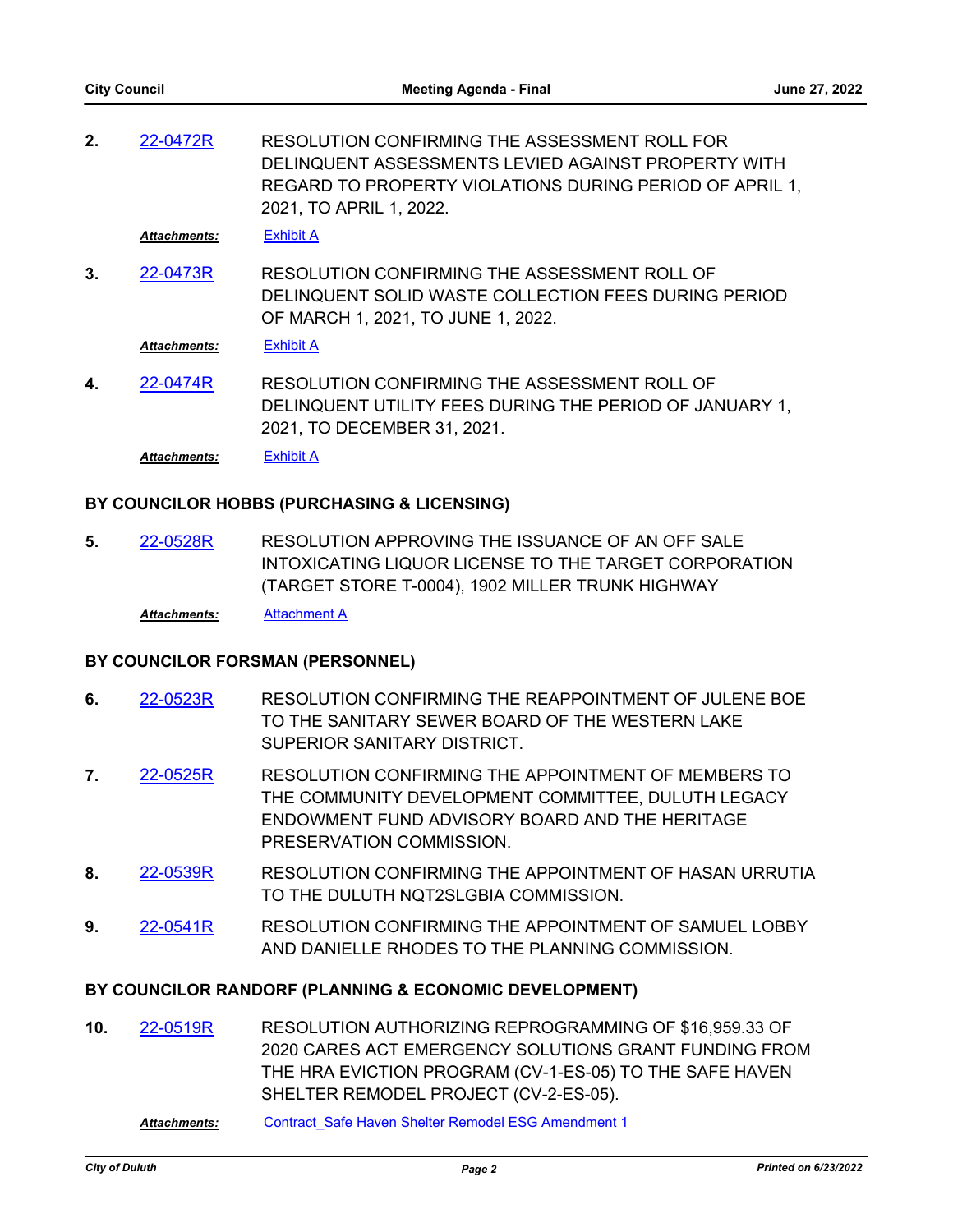RESOLUTION AUTHORIZING TRANSFER OF UP TO \$1,600,000 TO THE DULUTH ECONOMIC DEVELOPMENT AUTHORITY FOR ASSISTANCE TO HOUSING FOR PEOPLE EXPERIENCING HOMELESSNESS. **11.** [22-0520R](http://duluth-mn.legistar.com/gateway.aspx?m=l&id=/matter.aspx?key=8309)

[Exhibit A\\_Location Map](http://duluth-mn.legistar.com/gateway.aspx?M=F&ID=20250783-fa67-433a-bf0e-4888359f6d00.pdf) *Attachments:*

[Exhibit B\\_Design Renderings](http://duluth-mn.legistar.com/gateway.aspx?M=F&ID=bb337afe-a363-400a-975e-c12d3240a788.pdf)

RESOLUTION AUTHORIZING ISSUANCE OF REQUEST FOR PROPOSALS SEEKING REINVESTMENT IN DOWNTOWN THROUGH IMPROVED USE AND POTENTIAL DISPOSITION OF TWO PUBLIC PARKING FACILITIES **12.** [22-0542R](http://duluth-mn.legistar.com/gateway.aspx?m=l&id=/matter.aspx?key=8331)

*Attachments:* [Exhibit A - Downtown East Redevelopment w Ramps RFP](http://duluth-mn.legistar.com/gateway.aspx?M=F&ID=be5a6b1d-60e6-4932-89fe-e450d28de97a.pdf)

#### **BY COUNCILOR MAYOU (PUBLIC WORKS & UTILITIES)**

RESOLUTION AWARDING A CONTRACT TO NORTHLAND CONSTRUCTORS OF DULUTH, INC., FOR THE TWIN PONDS BRIDGE AND WALL REPAIR PROJECT IN THE AMOUNT OF \$451,800. **13.** [22-0515R](http://duluth-mn.legistar.com/gateway.aspx?m=l&id=/matter.aspx?key=8304)

*Attachments:* [22-0515R Map](http://duluth-mn.legistar.com/gateway.aspx?M=F&ID=b8430d55-92e5-493d-a183-0c067b48ae58.pdf)

#### **BY COUNCILOR ANDERSON (PUBLIC SAFETY)**

RESOLUTION AUTHORIZING ACCEPTANCE OF AN AGREEMENT WITH THE STATE OF MINNESOTA TO CONTINUE THE HAZARDOUS MATERIALS RESPONSE TEAM FROM STATE FISCAL YEAR 2022 THROUGH 2027 IN AN AMOUNT NOT TO EXCEED \$1,425,000 AND FURTHER AUTHORIZING EXECUTION OF A JOINT POWERS AGREEMENT WITH THE STATE OF MINNESOTA. **14.** [22-0516R](http://duluth-mn.legistar.com/gateway.aspx?m=l&id=/matter.aspx?key=8305)

*Attachments:* [2022 SWIFT Contract Joint Powers Agreement](http://duluth-mn.legistar.com/gateway.aspx?M=F&ID=4d0ea89d-0ba5-4869-85b4-5358f893a359.pdf)

RESOLUTION AUTHORIZING THE EXECUTION OF A JOINT POWERS AGREEMENT WITH THE STATE OF MINNESOTA FOR THE DULUTH POLICE DEPARTMENT TO PARTICIPATE IN THE MINNESOTA FINANCIAL CRIMES TASK FORCE AND TO ACCEPT REIMBURSEMENT MONIES. **15.** [22-0524R](http://duluth-mn.legistar.com/gateway.aspx?m=l&id=/matter.aspx?key=8313)

*Attachments:* [Document A - JPA](http://duluth-mn.legistar.com/gateway.aspx?M=F&ID=14d777bb-73eb-40de-b3bb-e5812243f9bc.pdf)

### **BY COUNCILOR TOMANEK (RECREATION, LIBRARIES & AUTHORITIES)**

RESOLUTION AUTHORIZING ACCEPTANCE OF A GRANT FROM THE UNITED STATES DEPARTMENT OF HOMELAND SECURITY FOR A HAZARD MITIGATION GRANT OF \$857,938 FOR RESTORATION OF SECTIONS OF THE LAKEWALK. **16.** [22-0521R](http://duluth-mn.legistar.com/gateway.aspx?m=l&id=/matter.aspx?key=8310)

*Attachments:* [1101035\\_5025320-A-HMGP-DR4414-DULUTHCI-003\\_Executed](http://duluth-mn.legistar.com/gateway.aspx?M=F&ID=f4d36eca-1441-4ac7-a021-0bf693b34586.pdf)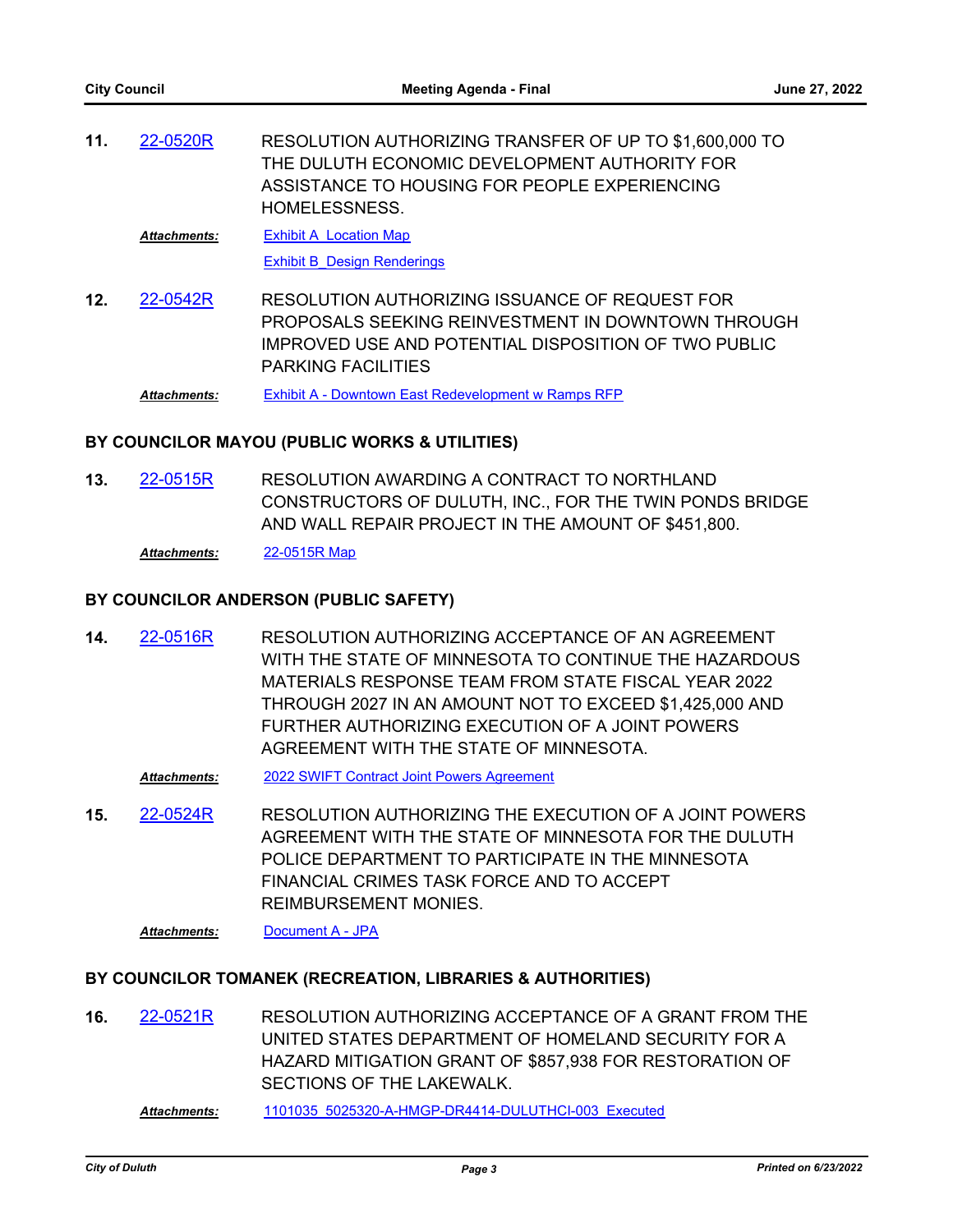- RESOLUTION TO ACCEPT A \$12,000 CONTRIBUTION FROM THE DULUTH AREA PICKLEBALL ASSOCIATION TO SUPPORT WORK COMPLETED ON THE DEDICATED PICKLEBALL COURTS AT THE WHEELER ATHLETIC COMPLEX **17.** [22-0522R](http://duluth-mn.legistar.com/gateway.aspx?m=l&id=/matter.aspx?key=8311)
- RESOLUTION APPROVING THE HAWK RIDGE NATURE RESERVE MINI-MASTER PLAN **18.** [22-0527R](http://duluth-mn.legistar.com/gateway.aspx?m=l&id=/matter.aspx?key=8316)

*Attachments:* [Exhibit A](http://duluth-mn.legistar.com/gateway.aspx?M=F&ID=5bc57a81-b7b4-41fa-90ca-a287f5530cf6.pdf)

RESOLUTION AUTHORIZING THE PURCHASE OF PLAYGROUND EQUIPMENT FOR LINCOLN PARK FROM LANDSCAPE STRUCTURES, INC. (FLAGSHIP RECREATION LLC) IN THE AMOUNT OF \$205,223.48. **19.** [22-0537R](http://duluth-mn.legistar.com/gateway.aspx?m=l&id=/matter.aspx?key=8326)

*Attachments:* [Exhibit A](http://duluth-mn.legistar.com/gateway.aspx?M=F&ID=a45f64f8-d73c-4ba7-95df-33dd676eb672.pdf)

### **END OF CONSENT AGENDA**

#### **ORDINANCES TABLED**

#### **BY COUNCILOR RANDORF (PLANNING & ECONOMIC DEVELOPMENT)**

- AN ORDINANCE AMENDING THE OFFICIAL ZONING MAP OF THE CITY OF DULUTH TO RECLASSIFY 1.1 ACRES FROM RESIDENTIAL-TRADITIONAL (R-1) TO RESIDENTIAL-URBAN (R-2) AND TO RECLASSIFY 0.7 ACRES FROM R-2 TO R-1 SEVERAL AREAS NEAR THE SOUTHWEST CORNER OF PALM STREET AND BLACKMAN AVENUE. **20.** [22-022-O](http://duluth-mn.legistar.com/gateway.aspx?m=l&id=/matter.aspx?key=8208)
	- [Attachment 1](http://duluth-mn.legistar.com/gateway.aspx?M=F&ID=cd8756c4-f6d5-4fea-a481-6e60f4e9d2ea.pdf) [Attachment 2](http://duluth-mn.legistar.com/gateway.aspx?M=F&ID=a81d055d-a61e-4ba6-ace7-67d5d1e48c94.pdf) *Attachments:*

#### *The following entitled ordinances are to be read for the second time:*

#### **BY COUNCILOR HOBBS (PURCHASING & LICENSING)**

AN ORDINANCE AMENDING SECTIONS 8-13, 8-17, 8-18, 8-20, 8-31, 8-41 AND 8-44 OF THE DULUTH CITY CODE REGARDING SALE OF ALCOHOLIC BEVERAGES. **21.** [22-023-O](http://duluth-mn.legistar.com/gateway.aspx?m=l&id=/matter.aspx?key=8239)

#### **BY COUNCILOR RANDORF (PLANNING & ECONOMIC DEVELOPMENT)**

AN ORDINANCE AUTHORIZING THE CONVEYANCE OF REAL PROPERTY IN THE FAIRMOUNT NEIGHBORHOOD TO THE DULUTH ECONOMIC DEVELOPMENT AUTHORITY FOR NOMINAL **CONSIDERATION 22.** [22-024-O](http://duluth-mn.legistar.com/gateway.aspx?m=l&id=/matter.aspx?key=8277)

*Attachments:* [Exhibit A-Ordinance.pdf](http://duluth-mn.legistar.com/gateway.aspx?M=F&ID=b293c181-1f22-48f3-8929-e4cd9ac9c728.pdf)